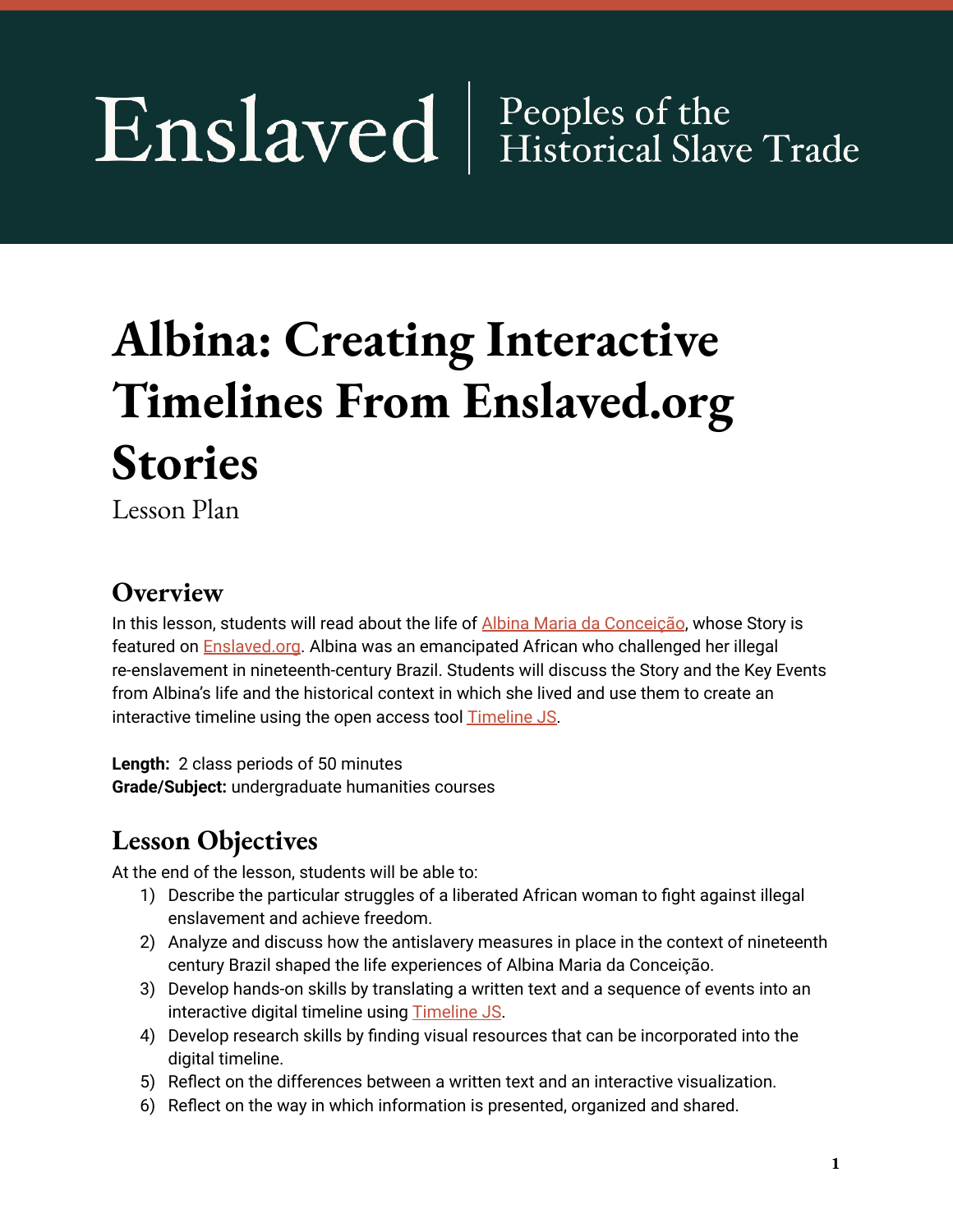#### **Necessary Materials**

- Albina Maria da [Conceição](https://enslaved.org/fullStory/16-23-106166/) from Enslaved.org
- Guide to Creating [Interactive](https://kora.enslaved.org/files/16-49-126864/GuidetoInteractiveTimelinesUsingTimelineJS.pdf) Timelines Using Timeline JS Training Document
- Laptop or Tablet (for web searches and working on Timeline JS)
- Printout or projection of group questions and assignment instructions
- Note-taking materials

**Vocabulary** (see **Controlled [Vocabularies](https://docs.enslaved.org/controlledVocabulary/v2/enslavedcontrolledvocabularies-v2.pdf)** from Enslaved.org for more):

- Emancipation or Manumission
- Liberated African
- Enslaver or Owner
- Freedom Suit

#### **Activities/Procedures**

*Note: This lesson uses the Story of Albina Maria da [Conceição](https://enslaved.org/fullStory/16-23-106166/), but you can choose any other Story from Enslaved.org that fits the topics of your class. Alternatively, you can assign different Stories to different groups and they can learn from each other about the lives of various individuals.*

- 1) Divide the class into groups and ask each group to read the complete story and look at the timeline of Albina Maria da [Conceição](https://enslaved.org/fullStory/16-23-106166/) from Enslaved.org.
- 2) Ask each group to discuss and write down answers to the following questions:
	- a) Looking at the timeline, what were the key events that shaped Albina's life?
	- b) How would you summarize each event in one sentence?
	- c) After reading the complete Story, what additional events from Albina's life or the broader socio-historical context would you add to the timeline presented along the Story?
	- d) What additional information, if any, do you need to understand the historical events included in the timeline and Albina's story?
- 3) Bring the class back together for a full-group discussion. Ask each group to briefly summarize their answers. Discuss the following question:
	- a) How do you see history intersecting with an individual life story? Explain your answer by drawing from examples of Albina's Story.
- 4) Tell students that they will be now transforming Albina's Story and static timeline into an interactive timeline using Timeline JS. Introduce Timeline JS to students using the [Guide](https://kora.enslaved.org/files/16-49-126864/GuidetoInteractiveTimelinesUsingTimelineJS.pdf) to Creating [Interactive](https://kora.enslaved.org/files/16-49-126864/GuidetoInteractiveTimelinesUsingTimelineJS.pdf) Timelines Using Timeline JS training document. The document introduces the tool and explains the process of creating a timeline.It also includes a list of resources that students can use to look for visual or audio material to include in their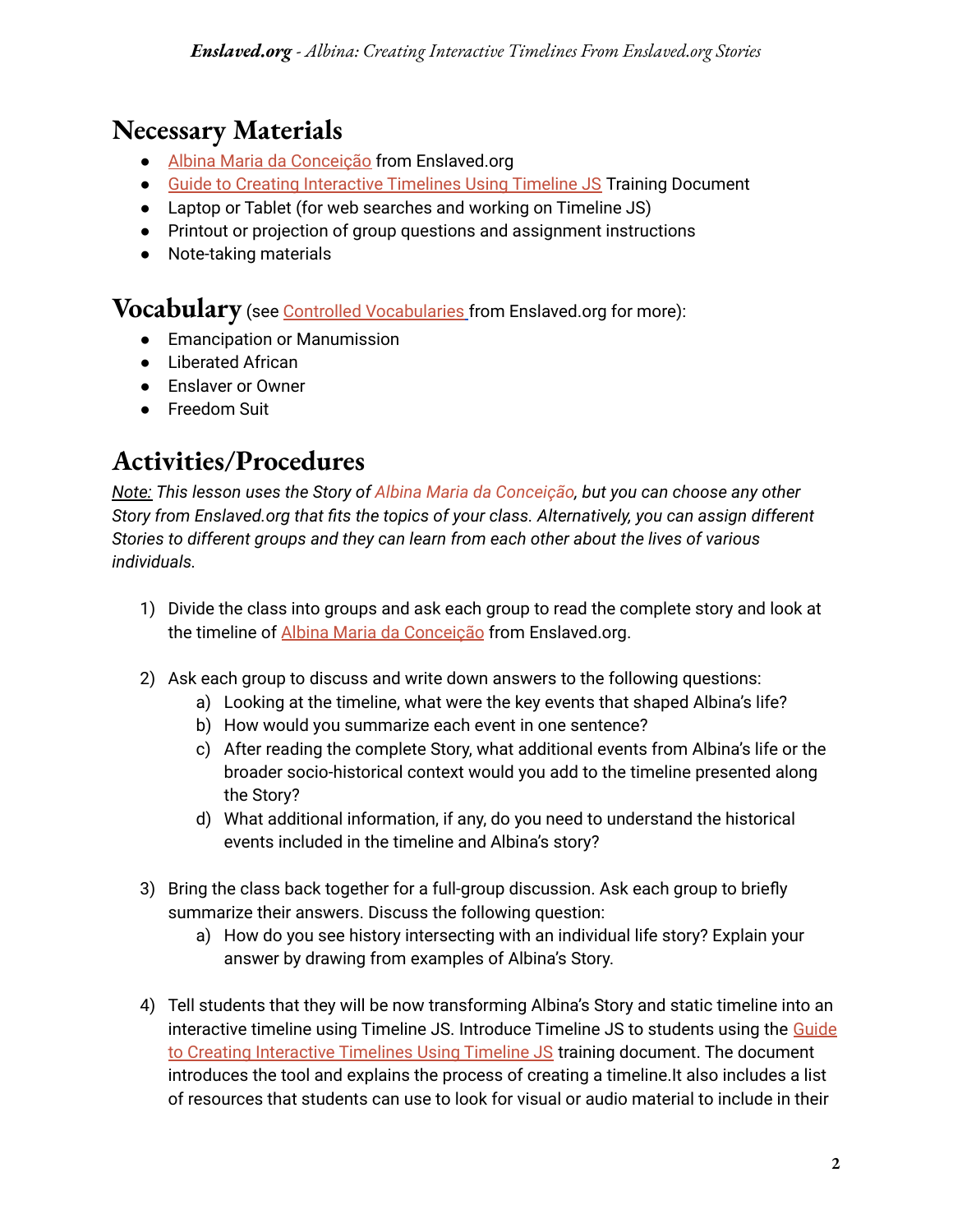timelines, and a set of good practices for citing sources. Finally, it includes some tips on how to work with background colors, in case students want to customize their timelines. Allow time for questions and clarifications.

- 5) Ask students to go back to their groups. Using a laptop or tablet (for research and working on Timeline JS), and their note-taking materials, students work together on creating the interactive timeline for Albina. Prepare the students to search for appropriate visuals that will accompany each event in the timeline using image resources like the Wikimedia Commons and [www.slaveryimages.org/](http://www.slaveryimages.org/). *Alternative: You can introduce Timeline JS to students in class and have the creation of the interactive timeline as an outside-of-class assignment, or split it into several class periods.*
- 6) Project or distribute the following instructions for the assignment to students:

Now you will be creating an interactive timeline of Albina's life using Timeline JS. You can use the Guide to Creating [Interactive](https://kora.enslaved.org/files/16-49-126864/GuidetoInteractiveTimelinesUsingTimelineJS.pdf) Timelines Using Timeline JS training document that you reviewed in class to guide you through the process.

You already have the text that summarizes each of the key moments in Albina's life and the events in history that shaped her experience. However, one of the features of [Timeline](https://timeline.knightlab.com/) JS is the ability to combine text with images, audio and video. With your group, search for appropriate materials to include in your timeline. Remember, *[Timeline](https://timeline.knightlab.com/) JS* allows you to include images, video and audio, so you have a wide range of options to choose from. All the material that you include needs to be open to public use, not copyrighted, so use the list of resources included in the training document to help you browse for visuals or audio. Include proper citations and captions for all the materials that you are using in your timeline.

When you are searching for visual and audio resources to include in your timeline, consider if the text that describes each key event is enough to explain that event. If you feel that more information is needed, include additional information from the Story or browse the web to find additional information on the historical events that you are including.

**Important Note:** Draft your timelines including the links to the visual sources on a shared draft document before adding all the content to the spreadsheet that you will be using to create the timeline in Timeline JS. That way, you can have some backup documentation in case you later need to update the timeline and the spreadsheet.